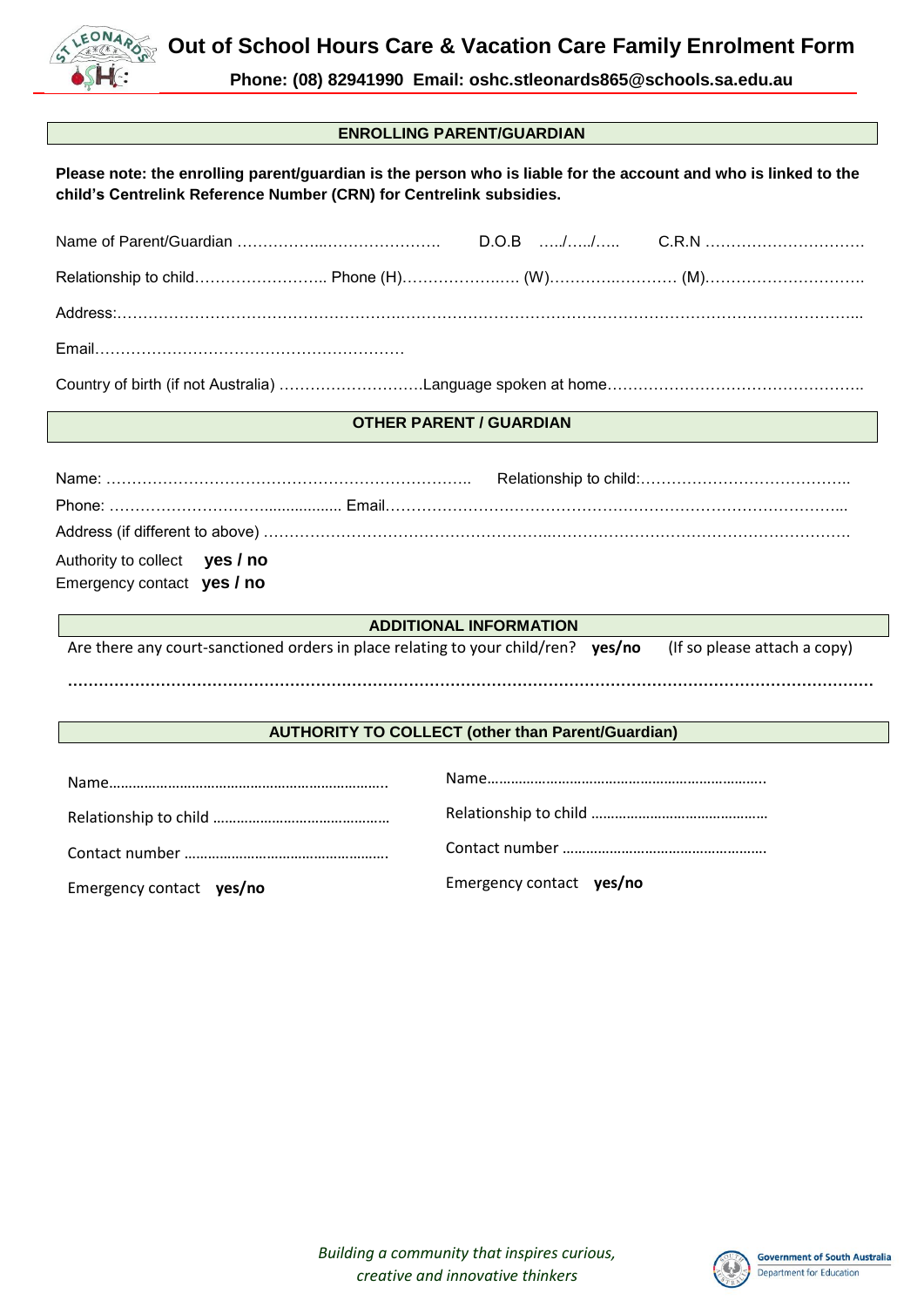

**Phone: (08) 82941990 Email: oshc.stleonards865@schools.sa.edu.au**

**SSHE:** 

 $\overline{\phantom{a}}$ 

| <b>CHILD DETAILS #1</b>                                                                                 |
|---------------------------------------------------------------------------------------------------------|
|                                                                                                         |
|                                                                                                         |
|                                                                                                         |
| $\Box$<br>Torres Strait Islander Descent L<br><b>Aboriginal Descent</b>                                 |
|                                                                                                         |
|                                                                                                         |
|                                                                                                         |
| <b>MEDICAL AND HEALTH INFORMATION</b>                                                                   |
| Does the child have any medical conditions that may be affected by OSHC activities?                     |
| (e.g. asthma, allergies etc)                                                                            |
| No $\Box$ / Yes $\Box$ (If yes, please specific below)                                                  |
|                                                                                                         |
|                                                                                                         |
|                                                                                                         |
| Treatment / Medication (A current action care plan and medication plan must be provided to the Service) |
|                                                                                                         |
| <b>Dietary Requirements</b>                                                                             |
|                                                                                                         |
| Additional needs (e.g. autism, emotional)                                                               |
|                                                                                                         |
|                                                                                                         |
|                                                                                                         |
| <b>IMMUNISATION INFORMATION</b>                                                                         |
| Has the child received all immunisations appropriate for their age?                                     |
| Yes $\Box$ / No $\Box$ (If no, please give details)                                                     |
|                                                                                                         |
|                                                                                                         |
| I accept full responsibility if my child is not immunised. Parent/Guardian Signature                    |
|                                                                                                         |
| Has the child received the following immunisations (12-13 years)? (Please tick)                         |
| Pertussis (Whooping Cough) L<br>Diphtheria                                                              |
| <b>Tetanus</b><br>Human Papillomavirus (HPV)                                                            |

*Building a community that inspires curious, creative and innovative thinkers*

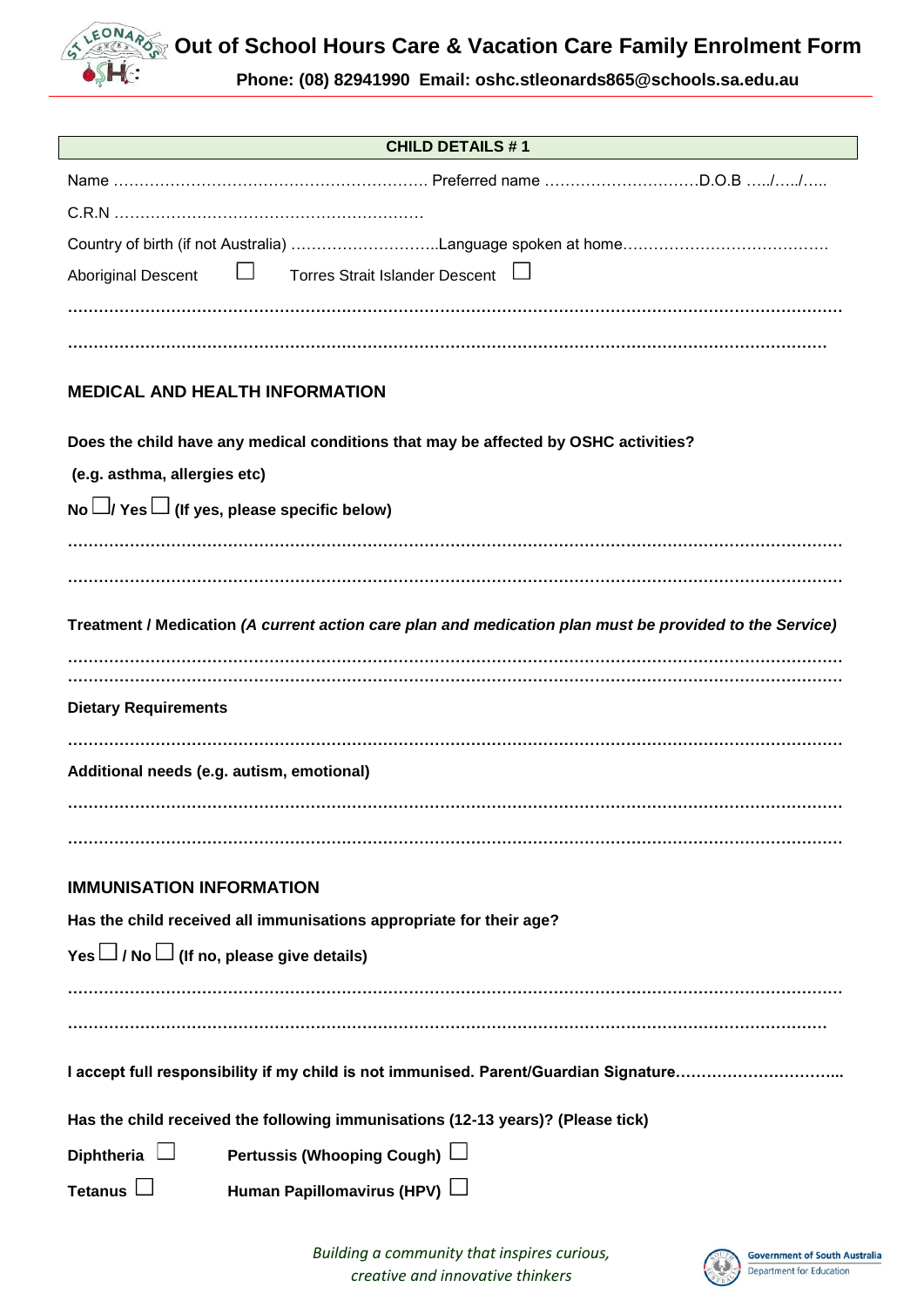**CEONARY** Out of School Hours Care & Vacation Care Family Enrolment Form

**Phone: (08) 82941990 Email: oshc.stleonards865@schools.sa.edu.au**

**SSHE:** 

| <b>CHILD DETAILS #2</b>                                                                                 |
|---------------------------------------------------------------------------------------------------------|
|                                                                                                         |
|                                                                                                         |
|                                                                                                         |
| <b>Torres Strait Islander Descent</b><br><b>Aboriginal Descent</b>                                      |
|                                                                                                         |
|                                                                                                         |
| <b>MEDICAL AND HEALTH INFORMATION</b>                                                                   |
| Does the child have any medical conditions that may be affected by OSHC activities?                     |
| (e.g. asthma, allergies etc)                                                                            |
| No $\Box$ / Yes $\Box$ (If yes, please specific below)                                                  |
|                                                                                                         |
|                                                                                                         |
| Treatment / Medication (A current action care plan and medication plan must be provided to the Service) |
|                                                                                                         |
|                                                                                                         |
| <b>Dietary Requirements</b>                                                                             |
|                                                                                                         |
| Additional needs (e.g. autism, emotional)                                                               |
|                                                                                                         |
|                                                                                                         |
| <b>IMMUNISATION INFORMATION</b>                                                                         |
| Has the child received all immunisations appropriate for their age?                                     |
| Yes $\Box$ / No $\Box$ (If no, please give details)                                                     |
|                                                                                                         |
|                                                                                                         |
|                                                                                                         |
| I accept full responsibility if my child is not immunised. Parent/Guardian Signature                    |
| Has the child received the following immunisations (12-13 years)? (Please tick)                         |
| Pertussis (Whooping Cough) L<br>Diphtheria $\Box$                                                       |
| <b>Tetanus</b><br>Human Papillomavirus (HPV)                                                            |

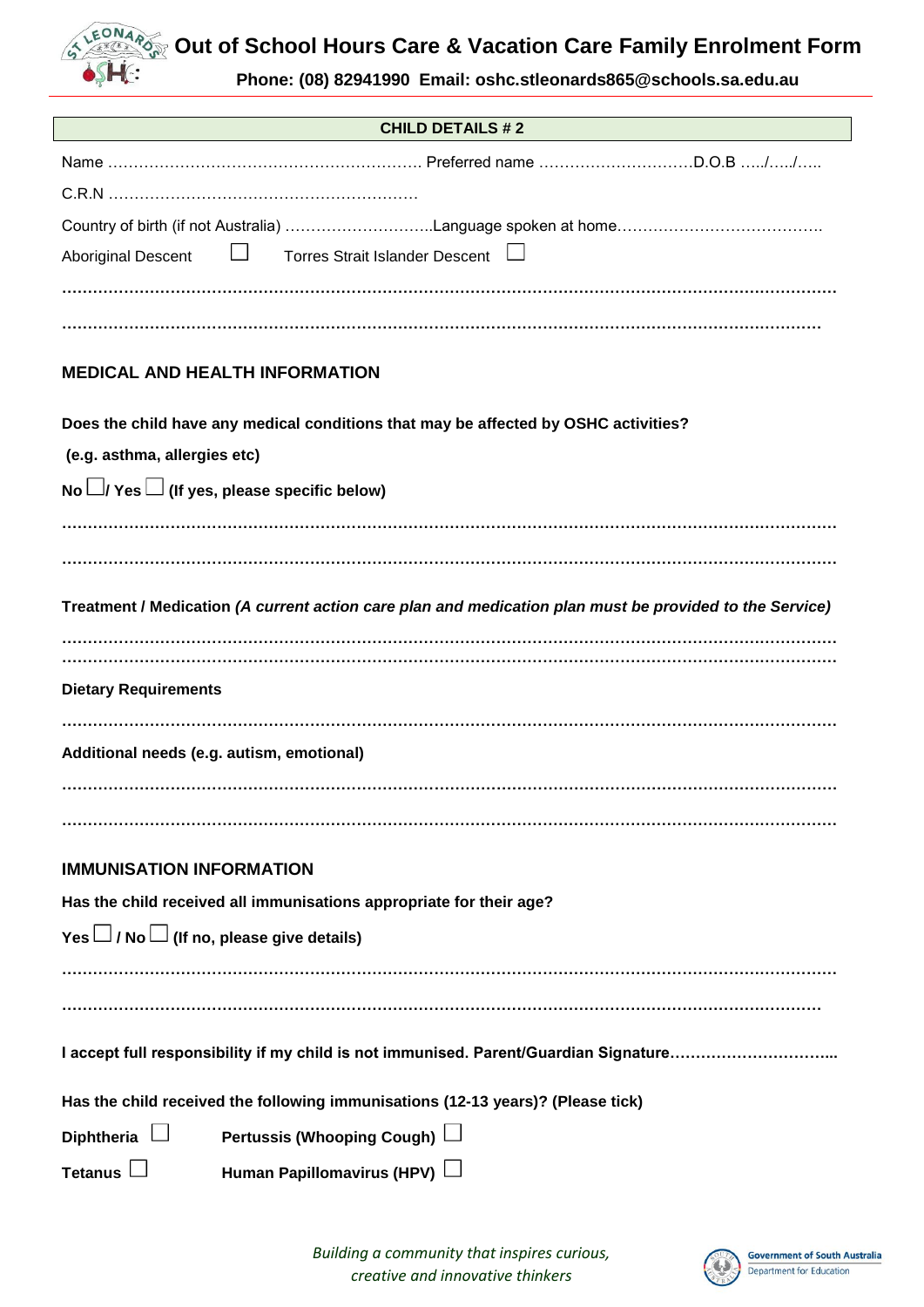**Out of School Hours Care & Vacation Care Family Enrolment Form**

**Phone: (08) 82941990 Email: oshc.stleonards865@schools.sa.edu.au**

## **BOOKING AGREEMENT**

Bookings can be made with OSHC by phone, email or in the Family Communication Book at OSHC. Bookings can be permanent, or casual, however different fees apply (please see parent handbook for further information).

- $\Box$  Permanent (I would like to book the following sessions on a regular basis during term time)
- $\Box$  Casual (I will book as needed (subject to availability)

Details of fees are in the Family Handbook and on the school website

| Before School Care (7.00am - 8.30am)                  |     |                   |            |  |  |  |
|-------------------------------------------------------|-----|-------------------|------------|--|--|--|
| <b>TUES</b>                                           | WFD | <b>THURS</b>      | <b>FRI</b> |  |  |  |
| Weekly / fortnightly (please circle)                  |     | Commencement date |            |  |  |  |
| After School Care $(3.05 \text{pm} - 6.00 \text{pm})$ |     |                   |            |  |  |  |
| TUES                                                  | WFD | <b>THURS</b>      | <b>FRI</b> |  |  |  |
| Weekly / fortnightly (please circle)                  |     | Commencement date |            |  |  |  |
|                                                       |     |                   |            |  |  |  |

## *Applications for Vacation Care bookings open in week 5 of each term.*

I agree to pay the required fees for my child's booked OSHC hours and accept the policies and rules of the service.

**Signature…………………………**